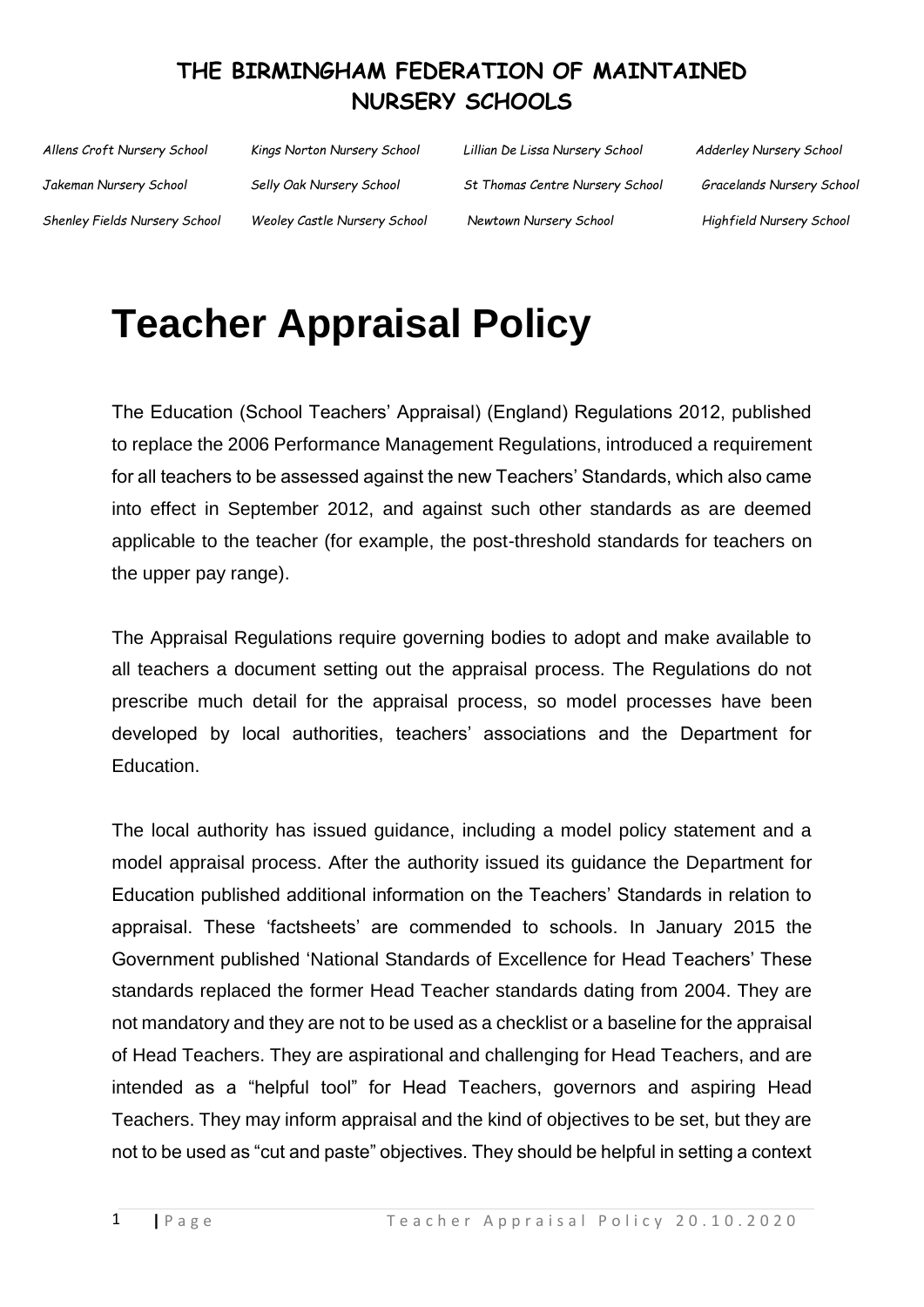| Allens Croft Nursery School   | Kings Norton Nursery School  | Lillian De Lissa Nursery School | <b>Adderley Nursery School</b> |
|-------------------------------|------------------------------|---------------------------------|--------------------------------|
| Jakeman Nursery School        | Selly Oak Nursery School     | St Thomas Centre Nursery School | Gracelands Nursery School      |
| Shenley Fields Nursery School | Weoley Castle Nursery School | Newtown Nursery School          | Highfield Nursery School       |

and supporting continuous professional development within and beyond the school as part of the national self-improving school system.

The guidance on Head Teachers' standards state that the teachers' standards "provide a foundation upon which the standards for Head Teachers are built" and also reminds Head Teachers that Part 2 of the Teachers' Standards (personal and professional conduct) automatically apply to them.

Additional guidance prepared in relation to the Performance Management Regulations and now updated to reflect the Appraisal Regulations

Advice to appraisers and teachers on the appraisal process

Appraisal aims to raise pupils' achievement and attainment by assessing performance and supporting teachers' development needs within the School Improvement Plan and their own professional needs.

#### **Preparation**

As an appraiser you will need to consider the:

- - School Improvement Plan/ School Evaluation Form
- - monitoring/evidence gathering/observation already taking place in school to ensure that where possible and relevant these are used for performance management purposes
- - reviewee's job description
- - the Teachers' Standards and other standards applicable to the particular teacher
- - School's Appraisal policy and process, also policies on pay and CPD
- - pay point that the teacher is currently on and any relevant pay progression criteria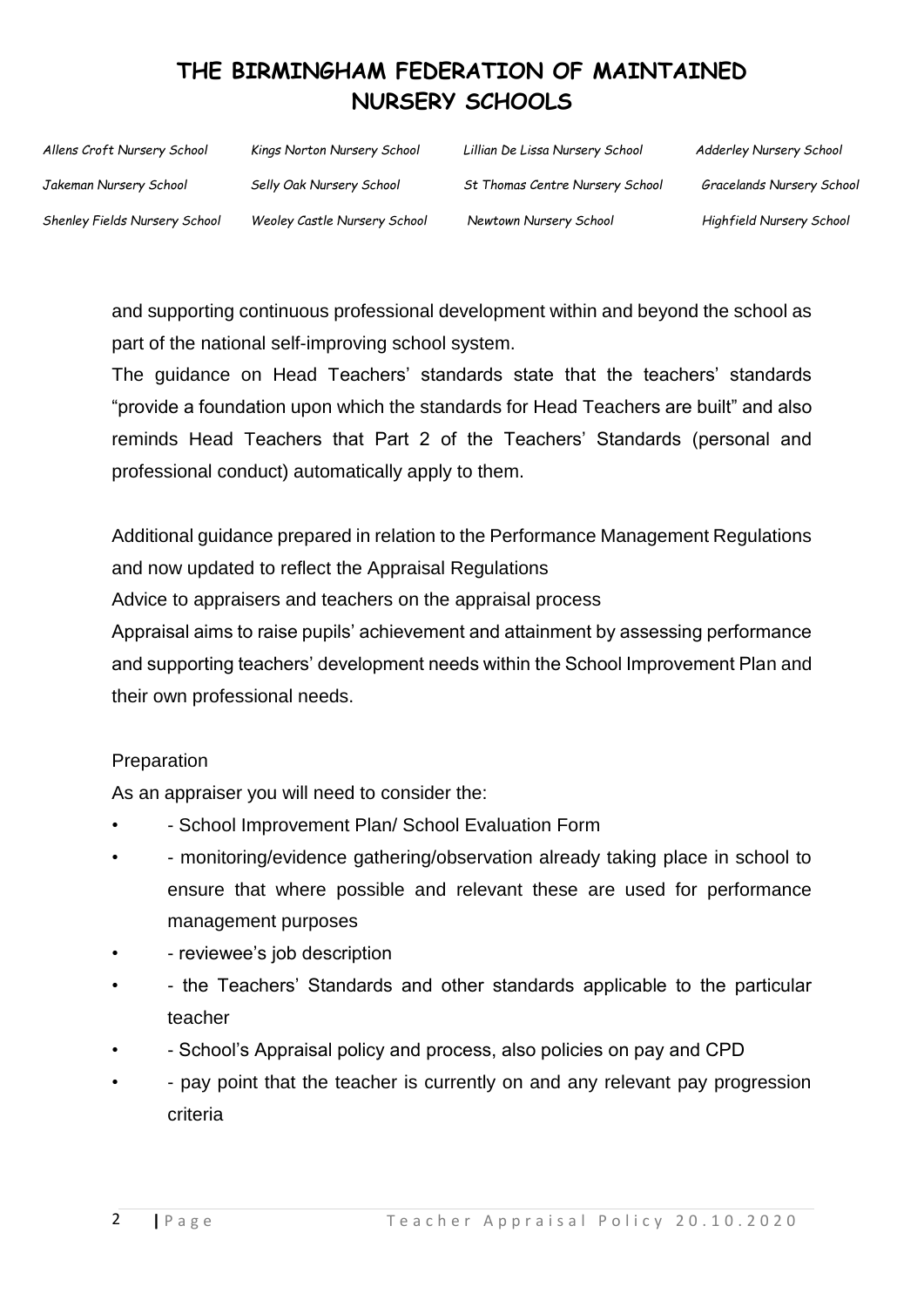| Allens Croft Nursery School   | Kings Norton Nursery School  | Lillian De Lissa Nursery School | <b>Adderley Nursery School</b> |
|-------------------------------|------------------------------|---------------------------------|--------------------------------|
| Jakeman Nursery School        | Selly Oak Nursery School     | St Thomas Centre Nursery School | Gracelands Nursery School      |
| Shenley Fields Nursery School | Weoley Castle Nursery School | Newtown Nursery School          | Highfield Nursery School       |

• - the timing and venue of the planning meeting; this should be uninterrupted, in directed time (1265 hours), not during lunch breaks or PPA time and adequate notice (for example at least five working days) should be given

As a teacher subject to appraisal you will need to consider:

- - what you would like to achieve in the next cycle, taking account of the School Improvement Plan/School Evaluation
- - what professional development and support might help you to develop your practice further
- - your professional aspirations

#### At the Planning Meeting

The appraiser will consider, determine and record:

- - the teacher's objectives
- - work assessment arrangements; when, amount, purpose, etc.
- any other evidence to be taken into account in assessing performance
- - the performance criteria for the above (i.e. what success will look like)
- - time scales for the achievement of the objectives
- - the teacher's training and development needs and actions to be taken to address them
- - support that will be provided and timescales

These should to be determined having regard to:

- - the teacher's job description
- - any relevant pay progression standards/criteria
- - any relevant whole school or team activities specified in the SIP
- - the teacher's professional aspirations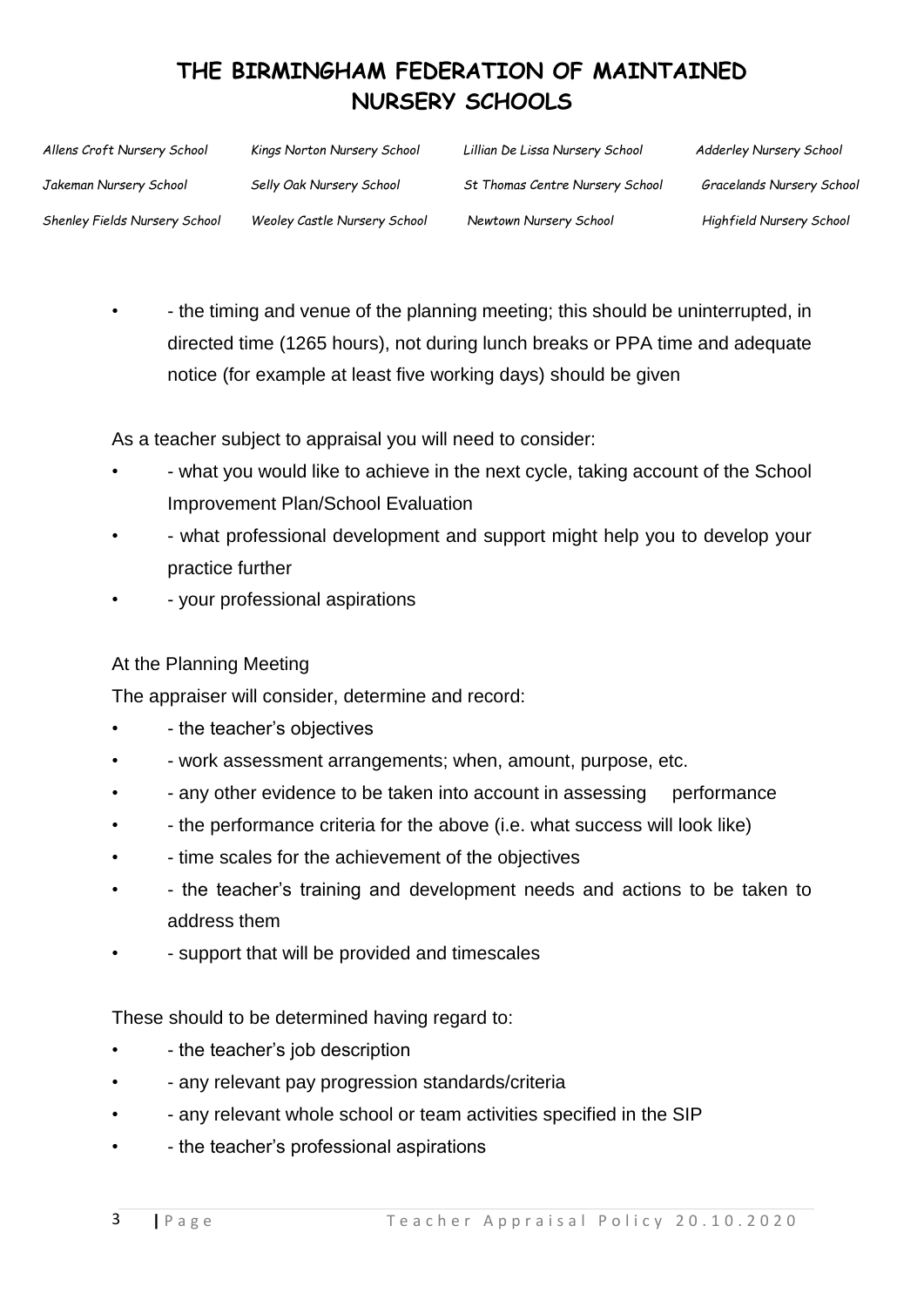| Allens Croft Nursery School   | Kings Norton Nursery School  | Lillian De Lissa Nursery School | <b>Adderley Nursery School</b>   |
|-------------------------------|------------------------------|---------------------------------|----------------------------------|
| Jakeman Nursery School        | Selly Oak Nursery School     | St Thomas Centre Nursery School | <b>Gracelands Nursery School</b> |
| Shenley Fields Nursery School | Weoley Castle Nursery School | Newtown Nursery School          | Highfield Nursery School         |

- - what can reasonably be expected of a teacher in that position given the need for a satisfactory work/life balance
- - If agreement cannot be reached then the appraiser sets the objectives and determines how performance against these and the relevant standards will be assessed.

#### After the Planning Meeting

Under the Appraisal Regulations the appraiser is responsible for informing the teacher of the standards and objectives applicable to that teacher. Before doing so, the appraiser is recommended to prepare a draft statement including this information and invite comments from the teacher.

The appraiser is recommended to consider any comments from the teacher on the draft before giving the information required by the regulations to the teacher

The appraiser should also ensure that the training and development needs of the teacher are given to the person responsible for providing training and professional development within the school.

#### During the Appraisal period

- - There is no statutory requirement to hold formal meetings during the appraisal period. However, there should be professional dialogue and it is recommended that a mid-cycle review is undertaken.
- - There should not be any surprises at the review meeting. Teachers will be deemed to have maintained good performance and to have met the Teachers' Standards unless written evidence is provided to the contrary as soon as possible during the appraisal process.
- The appraiser should give written feedback within 5 working days of any classroom observation, ideally oral feedback by the end of the next working day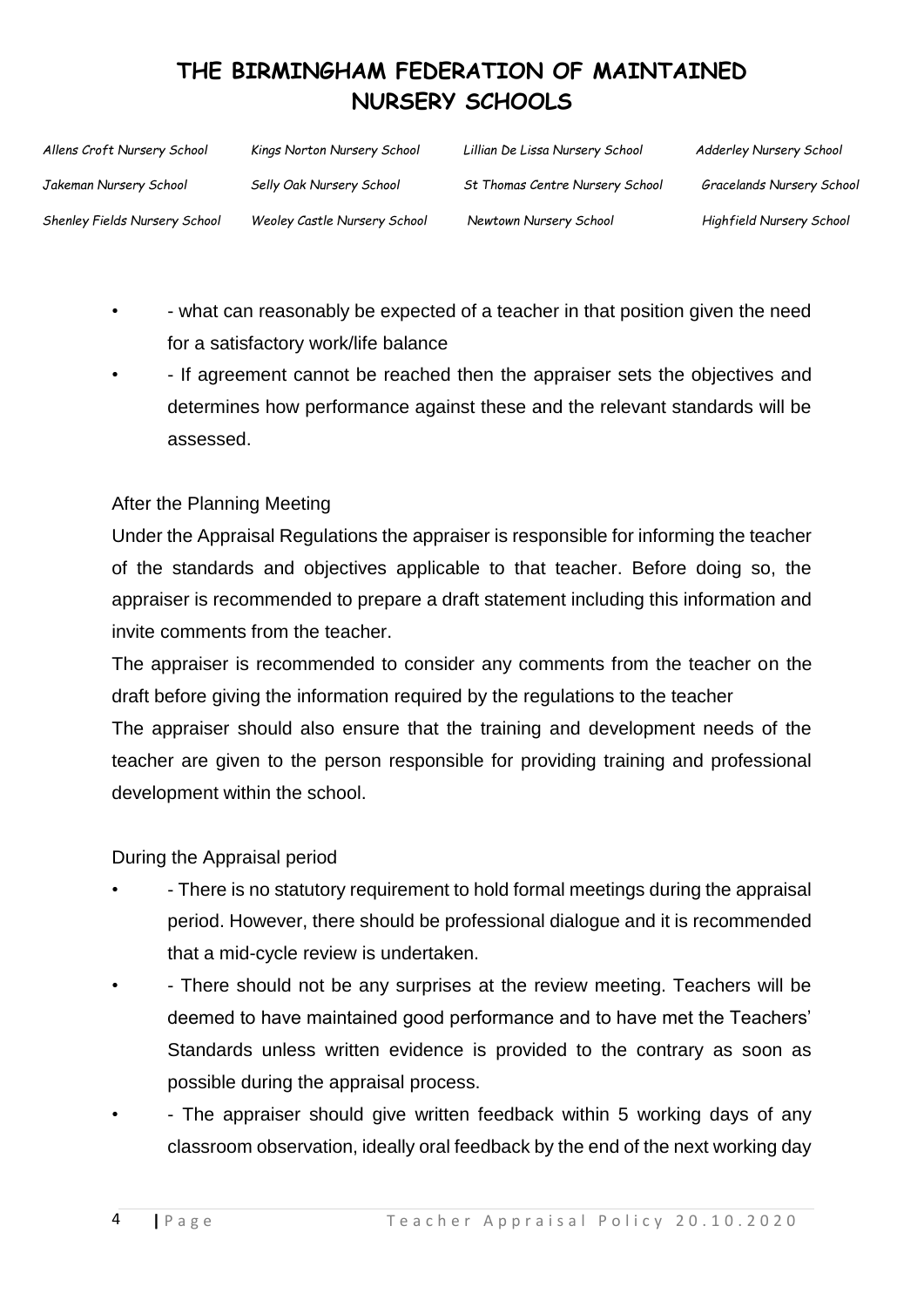| Allens Croft Nursery School   | Kings Norton Nursery School  | Lillian De Lissa Nursery School        | Adderley Nursery School          |
|-------------------------------|------------------------------|----------------------------------------|----------------------------------|
| Jakeman Nursery School        | Selly Oak Nursery School     | <b>St Thomas Centre Nursery School</b> | <b>Gracelands Nursery School</b> |
| Shenley Fields Nursery School | Weoley Castle Nursery School | Newtown Nursery School                 | Highfield Nursery School         |

- - The appraiser should share evidence with the teacher as the evidence is collected in accordance with the details in the statement
- - Should an issue arise from the evidence the appraiser should identify it clearly and discuss it with the teacher. It may well be that the reviewer can agree through informal discussion the actions needed, because the current arrangements are adequate to resolve the issu e.
	- - Either the appraiser or the teacher can request a revision meeting during the appraisal period if the teacher's circumstances or responsibilities change, or the teacher is absent for a long period of time. Where the appraiser has sufficient concerns about the teacher not completing the appraisal period successfully then the appraiser must convene a revision meeting to ensure that the teacher is fully aware of the concerns. Following this meeting an addendum to the original statement may be written by the appraiser, recording revisions to the original statement. The teacher can add comments and the appraiser should then inform the Executive Head Teacher of the changes and the reasons for them.
- - At the revision meeting additional work observations can be arranged along with any additional support. This should be detailed in an addendum to the original statement and a copy should be given to the Executive Head Teacher.

Preparation for assessment

- - Teachers may want to consider the following to help them prepare:
- Reflect on your achievements, including matching them against the performance criteria
- - Focus on how your teaching has improved and the difference it is making to your pupils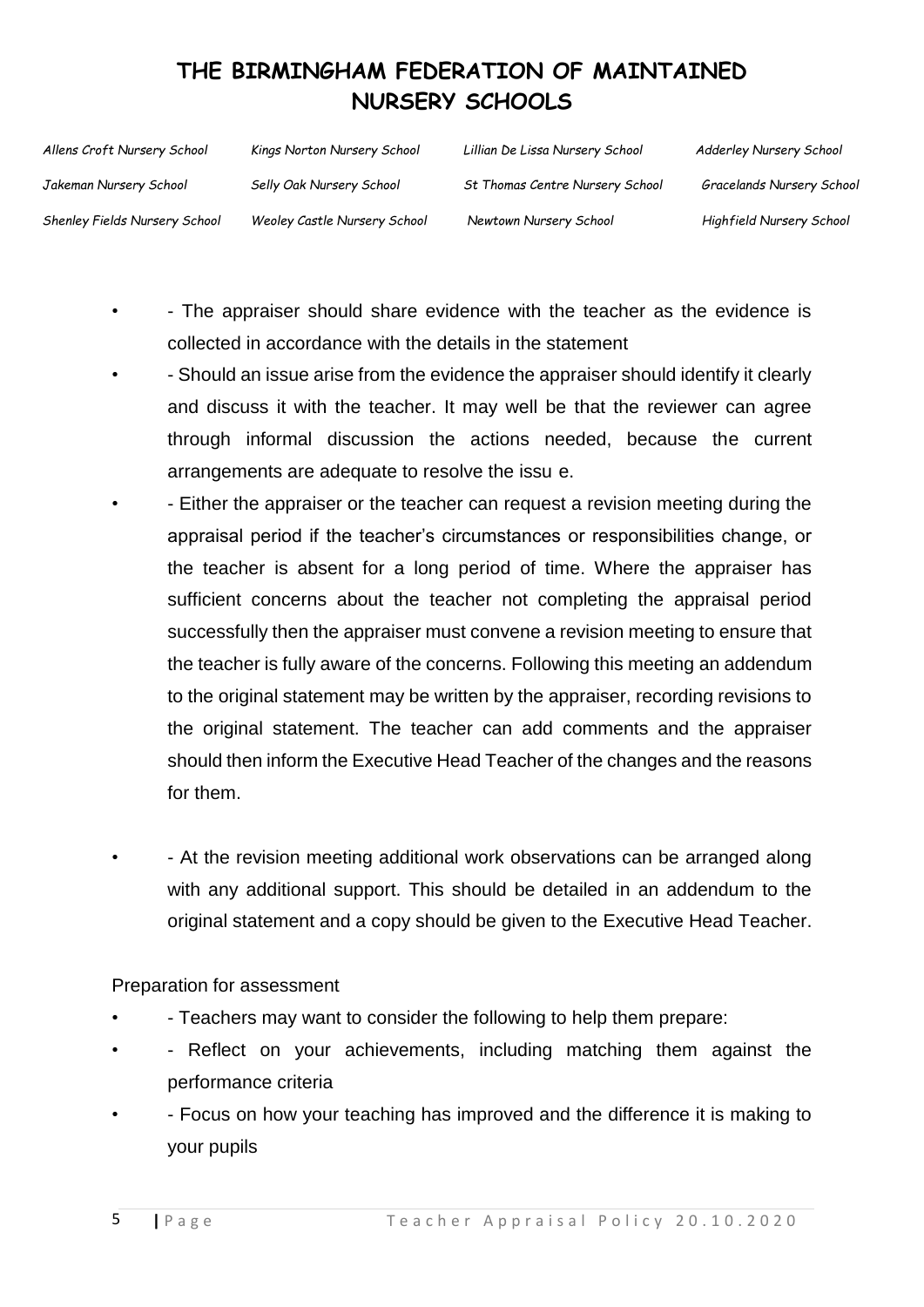| Allens Croft Nursery School   | Kings Norton Nursery School  | Lillian De Lissa Nursery School | <b>Adderley Nursery School</b>   |
|-------------------------------|------------------------------|---------------------------------|----------------------------------|
| Jakeman Nursery School        | Selly Oak Nursery School     | St Thomas Centre Nursery School | <b>Gracelands Nursery School</b> |
| Shenley Fields Nursery School | Weoley Castle Nursery School | Newtown Nursery School          | Highfield Nursery School         |

- - Ensure that you have copies of the relevant documentation and evidence, including written feedback from classroom observations
- Identify any issues which have affected your performance, positively or negatively
- - Consider any issues about the planned support
- Assess the impact of engagement in professional development
- - Consider your career aims and, as appropriate, associated development needs

Assessment and the appraisal report

- - At or near the end of the appraisal period the appraiser and teacher should meet to review performance throughout the appraisal period against the criteria specified in the planning statement, including both the required standards and objectives.
- - The appraiser is responsible for appraising the performance of the teacher by assessing the teacher's performance of his or her role and responsibilities during the appraisal period against the relevant standards and the objectives set.
- - The appraiser makes a recommendation on pay progression (the Executive Head Teacher then submits that recommendation to governors for a decision)
- - The appraiser should prepare a draft appraisal report including the results of the appraisal and any pay recommendation and give it to the teacher for written comment. If there are no objections to the report the appraiser will forward it to the Executive Head Teacher who will moderate the report and consider any recommendations for professional development and pay.

Guidance on setting objectives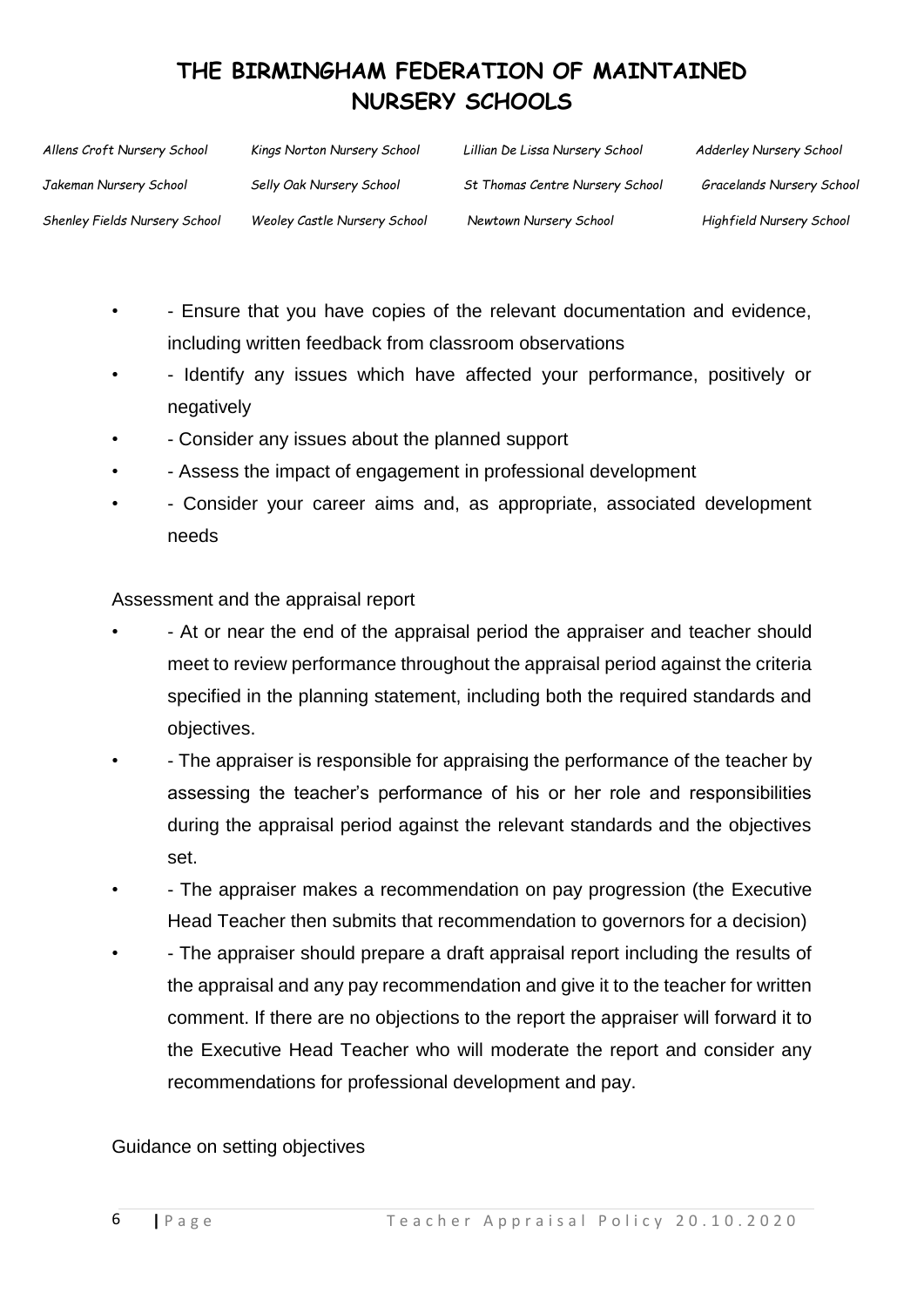| Allens Croft Nursery School          | Kings Norton Nursery School  | Lillian De Lissa Nursery School | <b>Adderley Nursery School</b> |
|--------------------------------------|------------------------------|---------------------------------|--------------------------------|
| Jakeman Nursery School               | Selly Oak Nursery School     | St Thomas Centre Nursery School | Gracelands Nursery School      |
| <b>Shenley Fields Nursery School</b> | Weoley Castle Nursery School | Newtown Nursery School          | Highfield Nursery School       |

It is recommended that objectives should focus on the specific critical contribution(s) which the teacher makes to the school improvement plan and pupil progress, They should enable the teacher easily to prioritise his or her overall work within the appraisal period.

Objectives should be determined with regard to

- - the teacher's job description and level of accountability
- - the relevant standards
- - relevant pay progression criteria for eligible teachers
- - relevant whole school, phase, team, department, or faculty objectives
- - a satisfactory work/life balance
- - the teacher's professional aspirations
- - relevant professional standards

Although there is no statutory limit to the number of objectives set for a teacher Birmingham Local Authority's recommendation is that all teachers, including Executive/ Head Teachers, should have a sufficient number to encapsulate the most critical contribution(s) they must make to the school improvement plan but not so many as to make prioritisation difficult. This continues previous local best practice which supports the teacher and the reviewer who has to monitor and support each objective. The Regulations, particularly with their links to pay progression, make it imperative that appraisal is seen as a continuous process. If this process is not completed correctly it could have serious implications for both the appraiser and teacher. However, if appraisers understand their responsibilities, follow the guidance and engage in appropriate training appraisal and pay progression should proceed smoothly.

Appraisal evaluates teachers' performance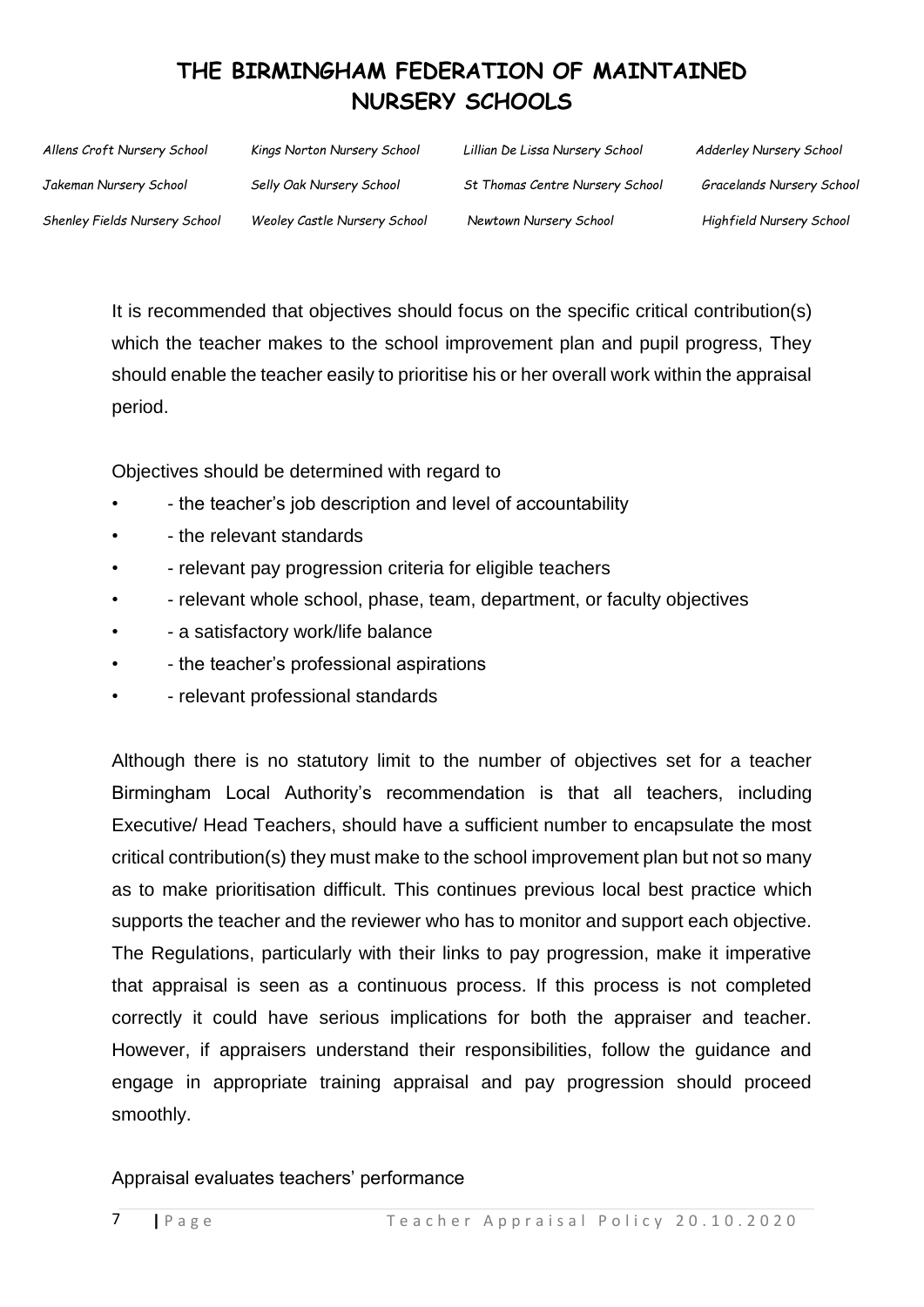*Allens Croft Nursery School Jakeman Nursery School Shenley Fields Nursery School Kings Norton Nursery School Selly Oak Nursery School Weoley Castle Nursery School Lillian De Lissa Nursery School St Thomas Centre Nursery School Newtown Nursery School Adderley Nursery School Gracelands Nursery School Highfield Nursery School*

This can, but not always, be linked to pupil outcomes. Schools generally have pupil progress objectives. The other objectives for teachers, whilst contributing to the school improvement plan, have the aim of developing teachers' professional skills and opening clear career pathways linked to the framework of professional standards. Neither at the review meeting during the appraisal period nor at the concluding meeting should there be any surprises. If the teacher is not on course to meet one or more of the objectives this should be addressed throughout the year and, if appropriate, additional support offered and monitored. If necessary a 'revision meeting' can be requested by either the appraiser or the teacher and, if appropriate, objectives can be changed or adjusted.

Examples of appraisal objectives

Examples of appraisal objectives are given in the guidance accompanying the Teacher model appraisal policy

Guidance on threshold and appraisal

The current post-threshold standards remain in place for the time being. Schools will use the outcomes of their last two performance reviews to assess whether a teacher meets the Teachers' Standards and the post-threshold standards. Teachers do not need to provide separate evidence in support of a threshold application, unless for some reason they have not been through the performance management process in two recent years. However, in keeping with the elective nature of the threshold, teachers are required by the School Teachers' Pay and Conditions Document to make a formal application for assessment to cross the threshold.

As the evidence for threshold assessment will be the teachers' last two performance management reviews, it is essential that teachers who intend to put themselves forward for threshold assessment as soon as they become eligible, and their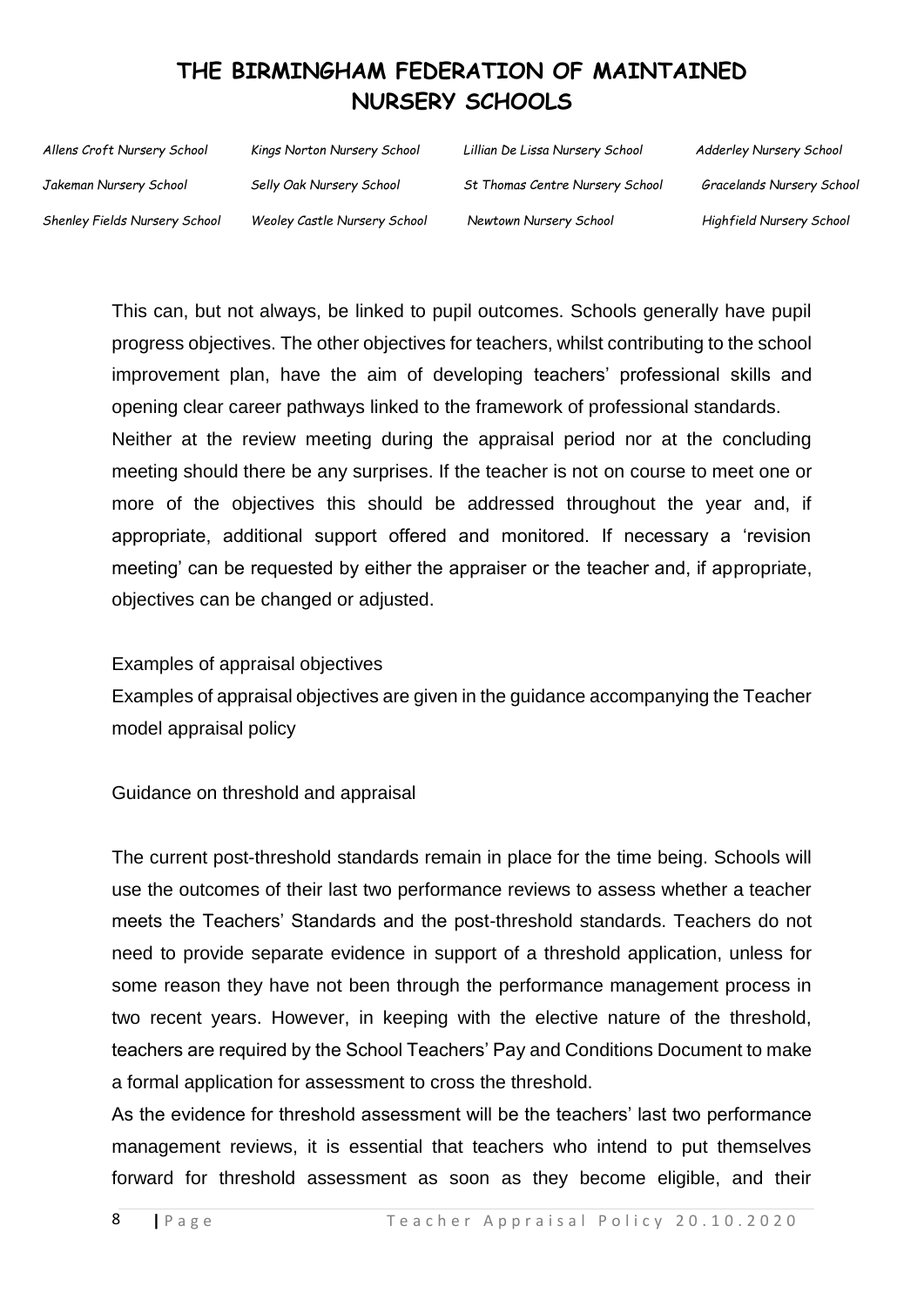| Allens Croft Nursery School   | Kings Norton Nursery School  | Lillian De Lissa Nursery School | <b>Adderley Nursery School</b>   |
|-------------------------------|------------------------------|---------------------------------|----------------------------------|
| Jakeman Nursery School        | Selly Oak Nursery School     | St Thomas Centre Nursery School | <b>Gracelands Nursery School</b> |
| Shenley Fields Nursery School | Weoley Castle Nursery School | Newtown Nursery School          | Highfield Nursery School         |

appraisers ensure, through professional dialogue (e.g. at the planning and review meeting), that the appraisal criteria will provide the basis to enable an assessment to be made as to whether the post-threshold standards have been met throughout the preceding two years.

Guidance on threshold and professional standards

The framework of standards is progressive, reflecting the progression expected of teachers as their professional attributes, knowledge and understanding and skills develop and they demonstrate increasing effectiveness in their roles. Post-threshold Teachers are able to act as role models for teaching and learning, make a distinctive contribution to raising standards across the school, continue to develop their expertise post-threshold and provide regular coaching and mentoring to less experienced teachers.

The P10 Standard on coaching and mentoring needs particular attention as there will need to be a structure within the school to provide opportunities, and training where necessary, to reach this standard. For example, a post threshold teacher may be identified to coach and / or mentor a less experienced teacher to help the latter achieve his or her appraisal objectives.

The following examples of evidence for post-threshold standards may be helpful and are located in the document 'Post-threshold standards: examples of evidence' at the bottom of this page.

Upper Pay Range progression from 1st September 2014 The model pay policy reflects the new criteria for the Upper Pay Range which apply to pay progression at and after 1st September 2014.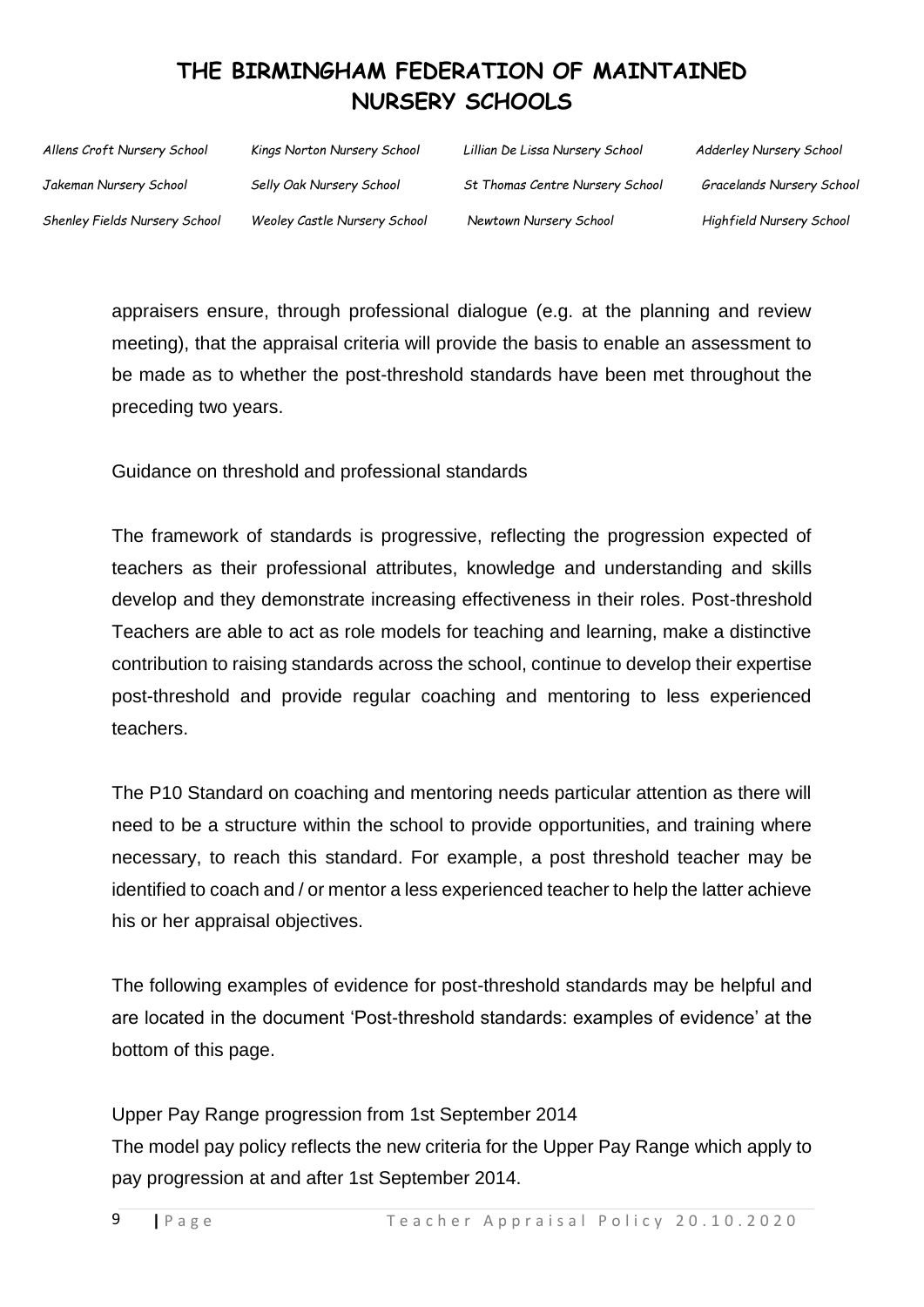| Allens Croft Nursery School   | Kings Norton Nursery School  | Lillian De Lissa Nursery School | <b>Adderley Nursery School</b>   |
|-------------------------------|------------------------------|---------------------------------|----------------------------------|
| Jakeman Nursery School        | Selly Oak Nursery School     | St Thomas Centre Nursery School | <b>Gracelands Nursery School</b> |
| Shenley Fields Nursery School | Weoley Castle Nursery School | Newtown Nursery School          | Highfield Nursery School         |

Guidance on extra support for teachers when concerns arise

The guidance is about using appraisal to support the management of underperformance and prevent capability issues.

Some teachers may need more support in managing their performance than others. In some cases relevant outside influences are a factor and in others extra support is needed because a teacher appears to be having difficulty in meeting the Teachers' Standards, achieving the agreed performance management objectives or underperforming in other areas. Identifying and tackling such difficulties at an early stage can help prevent underperformance. Schools should therefore have in place robust arrangements for monitoring and assessing the appraisal process.

#### 1. When an issue is identified

Use your professional judgement, collect evidence and give feedback to the teacher. If you identify the issue clearly and address it with the teacher it might well be that you can agree through informal discussion the actions needed, because the current arrangements are adequate to resolve the issue.

If the issue of underperformance does not improve it will probably be necessary to hold a revision meeting to discuss and agree additional support and monitoring which should be reflected in a new statement and action plan.

2. If the issue lies outside the teacher's appraisal objectives and is not a disciplinary matter

Call a revision meeting and seek to agree to change the objectives to include the issue and reflect this in a new statement.

3. If specific support and guidance have not resolved the issue Ensure that you have evidence of the process you have gone through in terms of: